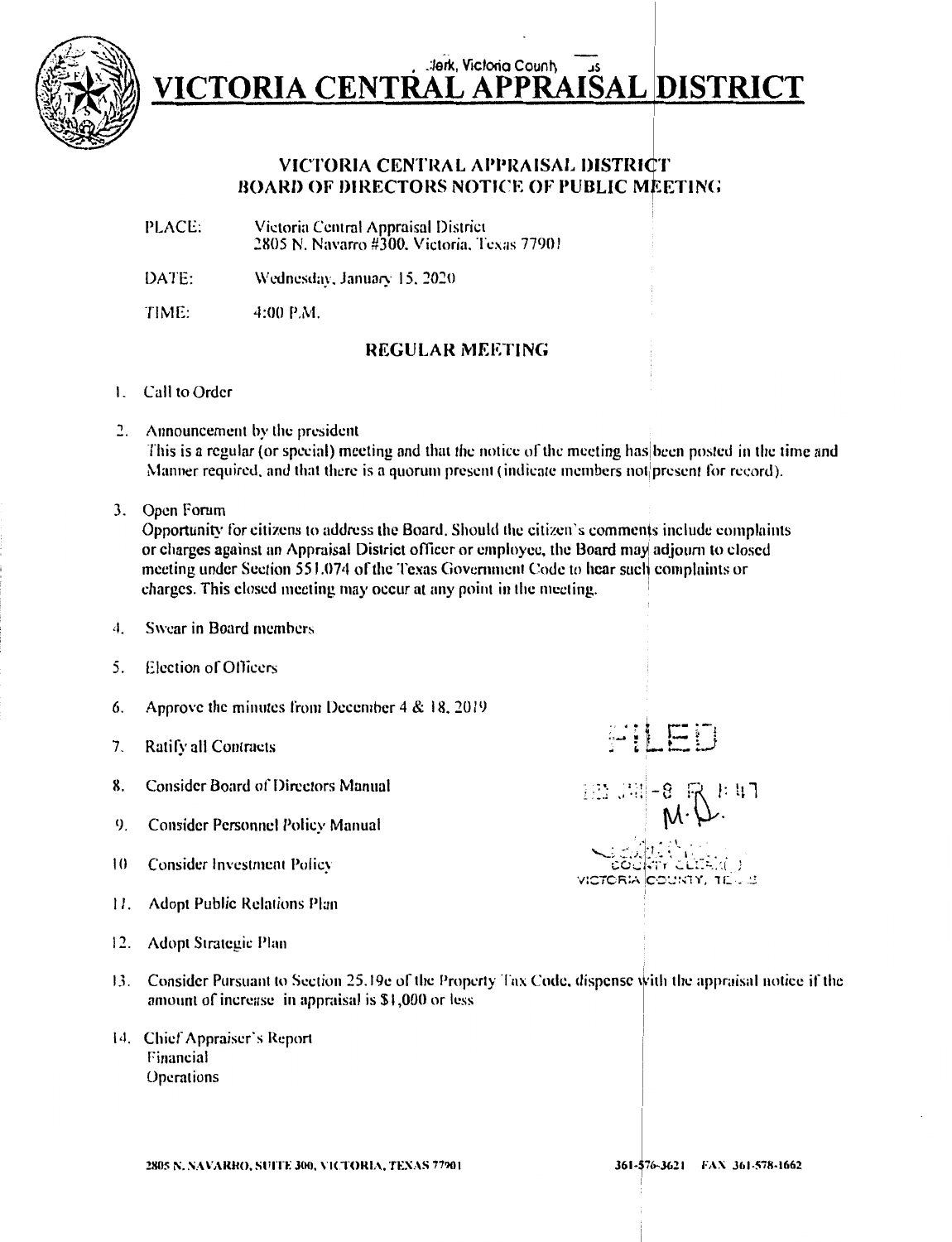

15. Closed Session

The governmental body may go into closed meeting as authorized by V.T.C.A. Government Code, Chapter 551, sub-chapter D as provided in the notice of this meeting. The folllowing items may be discussed in closed meeting:

- **(A.)** Consider Litigation.
- (8.) Consultation with the district's legal counsel in matters protected by the Attorney/Client privilege.
- (C.) Discussion regarding personnel matters
- 16. Pursuant to V.T.C.A. Government Code, Section 551.102, return to open meeting and take any action deemed necessary as a result of discussion in closed meeting.
- 17. Adjournment

Pursuant to Section 551.01 et seq. of the Government Code, notice is hereby given that the Board of Directors of the Victoria Central Appraisal District will be convened on January 15, 2020 at 4:00 P.M. at the district boardroom located at 2805 N. Navarro #300, Victoria, Texas 77901 for a Regular Meeting.

in Haliburton, Chief Appraiser

POSTED: Victoria County Courthouse Victoria Central Appraisal District

I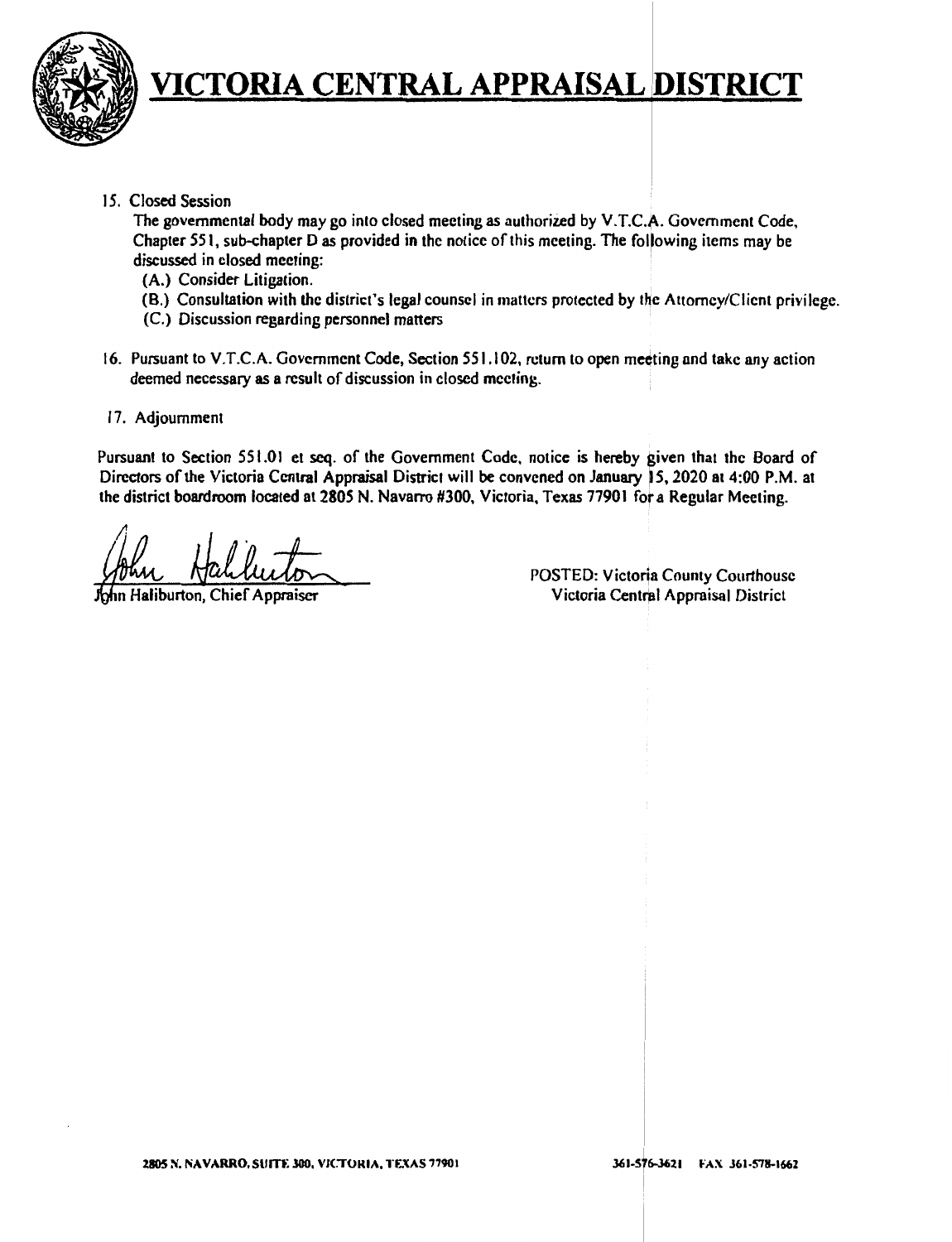

**VICTORIA CENTRAL APPRAISAL DISTRICT BOARD OF DIRECTORS NOTICE OF PUBLIC MEETING <b>board** of directors notice of public meeting 20

PLACE: Victoria Central Appraisal District 2805 N. Navarro #300, Victoria, Texas 77901

DATE: Wednesday March 25, 2020

TIME: 4:00P.M.

#### **REGULAR MEETING**

- 1. Call to Order
- 2. Announcement by the president

This is a regular (or special) meeting and that the notice of the meeting has been posted in the time and manner required, and that there is a quorum present (indicate members not present for the record).

3. Open Forum .

Opportunity for citizens to address the Board. Should the citizen's comments include complaints or charges against an Appraisal District officer or employee, the Board may adjourn to closed meeting under Section 551.074 of the Texas Government Code to hear such complaints or charges this closed meeting may occur at any point in the meeting.

- 4. Swear in Board Member
- *S.* Approve the minutes from January 15, 2020
- 6. Consider 2019 Financial Audit
- 7. Consider Board of Directors Manual
- 8. Chief Appraiser's Report- Financial & Operations
- 9. Closed Session

The governmental body may go into closed meeting as authorized by V.T.C.A. Government Code, Chapter 551, sub-chapter D as provided in the notice of this meeting. The following items may be discussed in closed meeting: the contract of the contract of the contract of the contract of the contract of the contract of the contract of the contract of the contract of the contract of the contract of the contract of the contract of the c

- **(A.)** Consider Litigation.
- (B.) Consultation with the district's legal counsel in matters protected by the Attorney/Client privilege
- (C.) Discussion regarding personnel matters
- 10. Adjournment

Pursuant to Section 551.01 et seq. of the Government Code, notice is hereby given that the Board of Directors of the Victoria Central Appraisal District will be convened on March 25, 2020 at 4:00 P.M. at the district boardroom located at 2805 N. Navarro #300, Victoria, Texas 77901 for a Regular Meeting. Section 551.01 et seq. of the Government Code,<br>Central Appraisal District will be convened on<br>05 N. Navarro #300, Victoria, Texas 77901 for<br>
Hellington, Chief Appraiser

POSTED: Victoria County Courthouse Victoria Central Appraisal District

n Haliburton, Chief Appraiser

 $4$  ዊ በጸ

 $\begin{picture}(180,10) \put(0,0){\line(1,0){155}} \put(10,0){\line(1,0){155}} \put(10,0){\line(1,0){155}} \put(10,0){\line(1,0){155}} \put(10,0){\line(1,0){155}} \put(10,0){\line(1,0){155}} \put(10,0){\line(1,0){155}} \put(10,0){\line(1,0){155}} \put(10,0){\line(1,0){155}} \put(10,0){\line(1,0){155}} \put(10,0){\line(1,0){155}}$ 

 $\mu$ CTC $\alpha$ i: .  $\alpha$ n  $\cdot$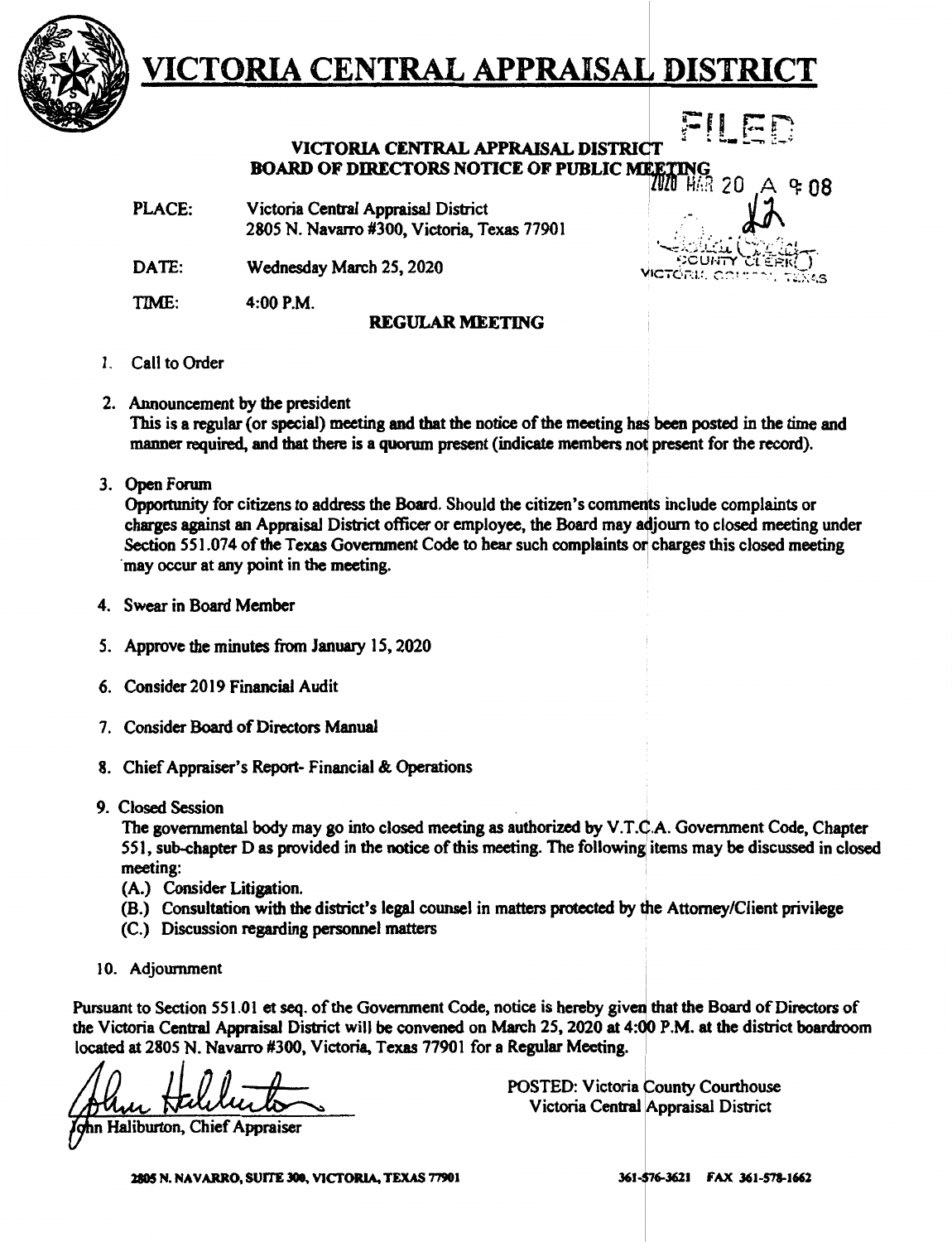

#### VICTORIA CENTRAL APPRAISAL DISTRICT **BOARD OF DIRECTORS NOTICE OF PUBLIC MELTING**

DATE: Wednesday May 14, 2020

TIME: 4:00 P.M.

Victoria Central Appraisal District is inviting you to a scheduled Zoom meeting.

Topic: May 2020 Board of Director Meeting Time: May 14, 2020 04:00 PM Central Time (US and Canada)

Join Zoom Meeting https://zoom.us/j/93134096921?pwd=SEQzWDNWWStKbnNFaGtFbEdDMTRTUT09

Meeting ID: 931 3409 6921 Password: 0XJKEh One tap mobile +13462487799.93134096921#.1#,843536# US (Houston) +16699009128.93134096921#.1#.843536# US (San Jose)

Dial by your location +1 346 248 7799 US (Houston) +1 669 900 9128 US (San Jose) +1 253 215 8782 US (Tacoma) +1 312 626 6799 US (Chicago) +1 646 558 8656 US (New York) +1 301 715 8592 US (Germantown) Meeting ID: 931 3409 6921 Password: 843536 Find your local number: https://zoom.us/u/acmFIfbqNi

## **FILED**

 $(11 P 22)$ 

FOURTY CORR VICTORIA COUNTY, TO

#### **REGULAR MEETING**

I. Call to Order

2. Announcement by the president This is a regular (or special) meeting and that the notice of the meeting has been posted in the time and manner required, and that there is a quorum present (indicate members not present for the record).

3. Open Forum

Opportunity for citizens to address the Board. Should the citizen's comments include complaints or charges against an Appraisal District officer or employee, the Board may adjourn to closed meeting under Section 551.074 of the Texas Government Code to hear such complaints or charges this closed meeting may occur at any point in the meeting.

- 4. Swear in Board Member
- 5. Approve the minutes from January 15, 2020

2805 N. NAVARRO, SUITE 300, VICTORIA, TEXAS 77901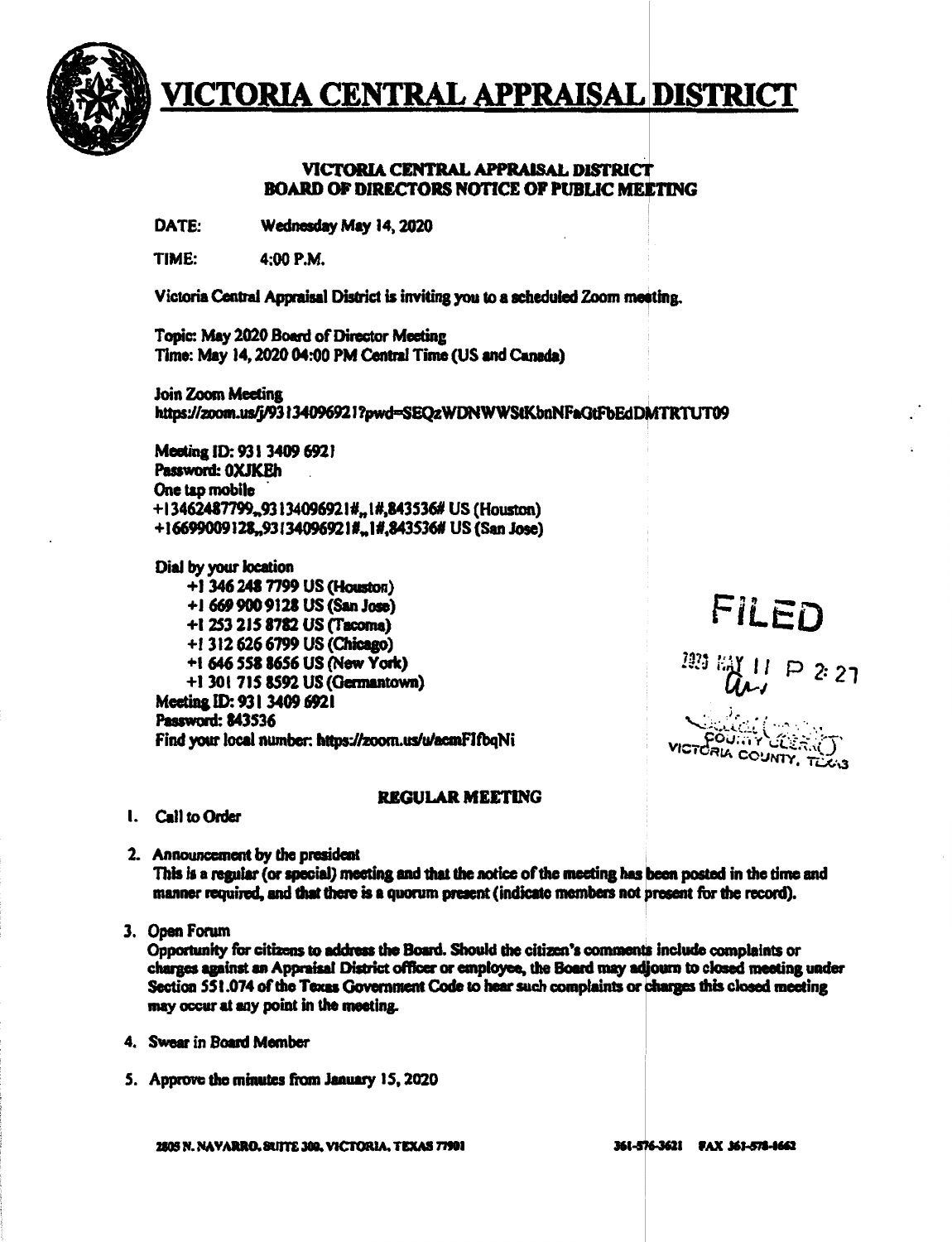

- 6. Consider 2019 Financial Audit
- 7. Consider Board of Directors Manual
- 8. Chief Appraiser's Report- Financial & Operations
- 9. Closed Session

The governmental body may go into closed meeting as authorized by V.T.C.A. Government Code, Chapter 551, sub-chapter D as provided in the notice of this meeting. The following items may be discussed in closed meeting:

- (A.) Consider Litigation.
- (B.) Consultation with the district's legal counsel in matters protected by the Attorney/Client privilege
- (C.) Discussion regarding personnel matters
- 10. Adjournment

#### **BUDGET WORKSHOP**

- 1. Call to Order
- 2. Announcement by the president This is a regular (or special) meeting and that the notice of the meeting has been posted in the time and manner required, and that there is a quorum present (indicate members not present for record).
- 3. Open Forum

Opportunity for citizens to address the Board. Should the citizen's comments include complaints Or charges against an Appraisal District officer or employee, the Board may adjourn to closed meeting under Section 551.074 of the Texas Government Code to hear such complaints or charges. This closed meeting may occur at any point in the meeting.

- 4. Discuss 2021 Budget
- 5. The governmental body may go into closed meeting as authorized by V.T.C.A. Government Code, Chapter 551, sub-chapter D as provided in the notice of this meeting. The following items may be discussed in closed meeting:
	- (A.) Consider Litigation
	- (B.) Consultation with the district's legal counsel in matters protected by the Attorney/Client privilege.
	- (C.) Discussion regarding personnel matters
- 6. Pursuant to V.T.C.A. Government Code, Section 551.102, return to open meeting and take any action deemed necessary as a result of discussion in closed meeting.
- 7. Adjournment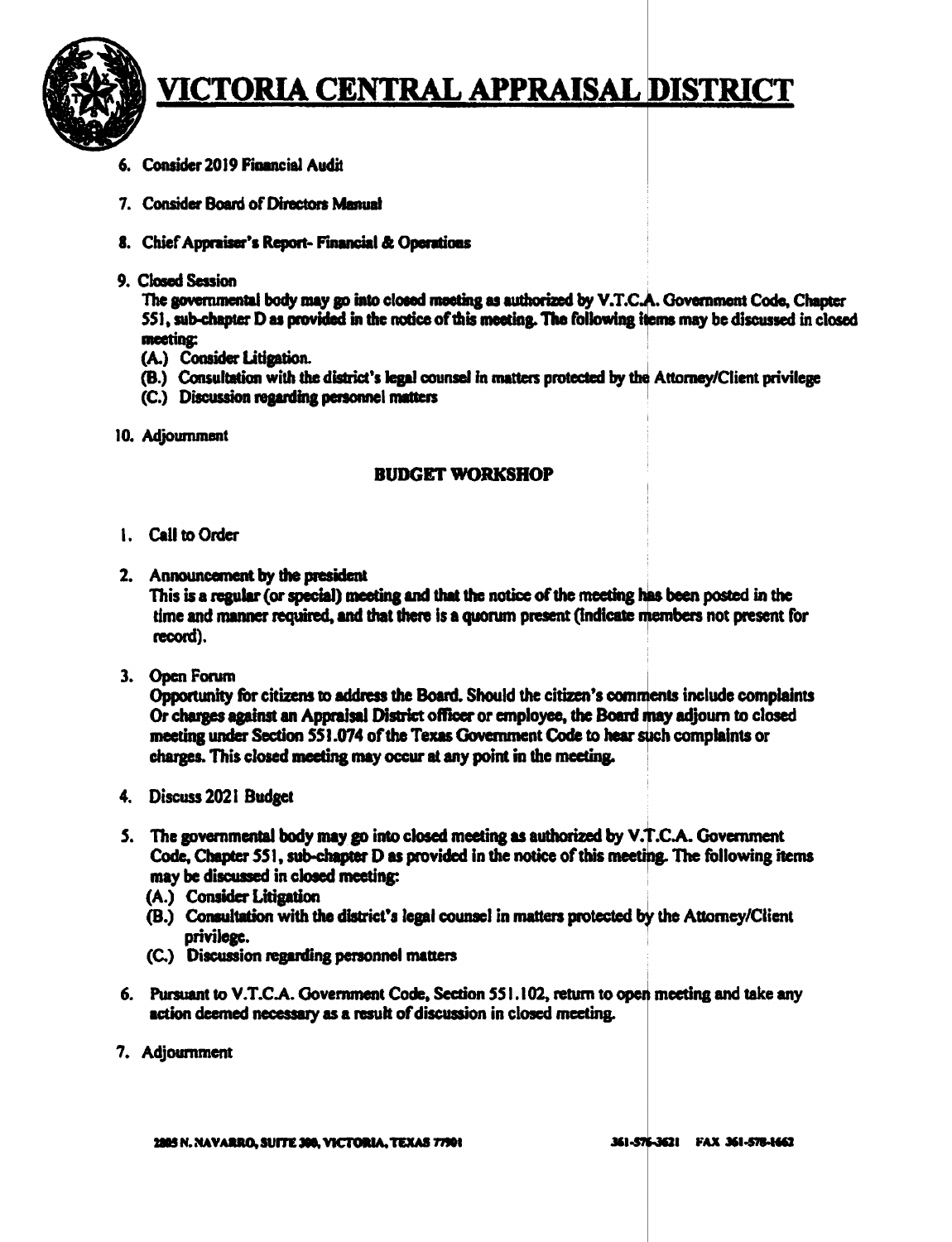

Pursuant to Section 551.01 et seq. of the Government Code, notice is hereby given that the Board of Directors of the Victoria Central Appraisal District will be convened on March 25, 2020 at 4:00 P.M. by teleconference for a Regular Meeting.

John Haliburton, Chief Appraiser

POSTED: Victoria County Courthouse Victoria Central Appraisal District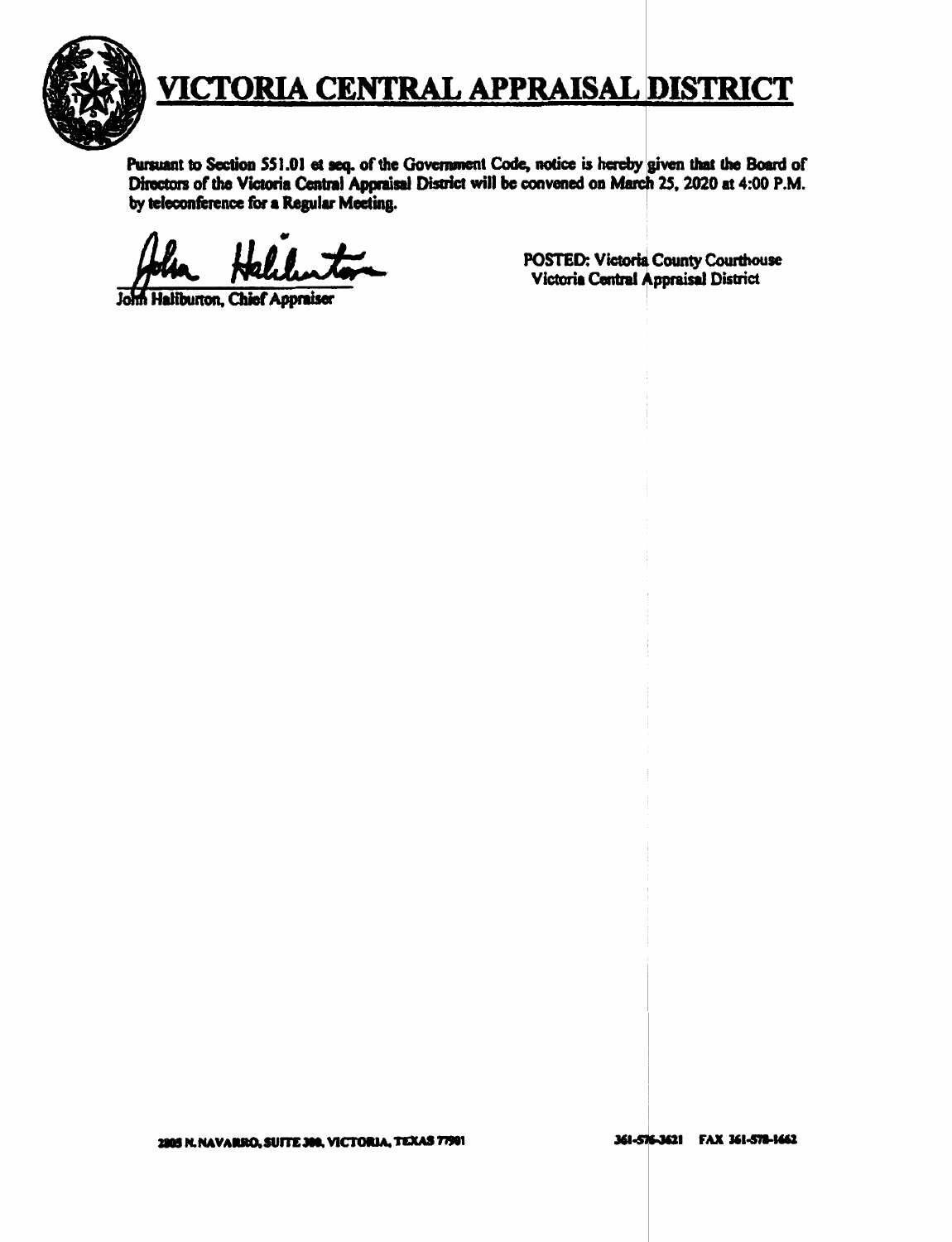I FUNTAURA TUZZULA



### VICTORIA CENTRAL APPRAISAL DISTRICT

#### $FILED$ VICTORIA CENTRAL APPRAISAL DISTRICT **BOARD** OF DIRECTORS NOTICE OF PUBLIC M ETING  $\mu$

**DATE:** Thursday July 29. 2020 **DATE:**  $\frac{10}{20}$  O p 12: 2 1

TIME: 4:00 P.M.  $\blacksquare$ 

Victoria Central Appraisal District is inviting you to a scheduled Zoom meeting. <sup>7</sup>

Topic: July 29 2020 4:00 PM Board of Directors Meeting Time: Jul 29, 2020 04:00 PM Central Time (US and Canada)

Join Zoom Meeting https://zoom.us/j/94570215175?pwd=ZIZrYTNDSzdpNElhaE00U1U2Y31xUT09

Meeting ID: *94S* 7021 Sl7S Passcode:793691 One tap mobile +l3462487799,.9457021Sl7S#,..,"0#,.79J69l# US (Houston) +l6699009128.,94S7021517S#,,.,.,0#.,793691# US (San Jose)

Dial by your location + l 346 248 7799 US (Houston) + 1 669 900 9128 US (San Jose) +l 253 215 8782 US (Tacoma) +1 646 *SS8* 8656 US (New York) +1 3017158592 US (Germantown) +l 3126266799US(Chicago) Meeting ID: 945 7021 5175 Passcode: 793691 Find your local number: https://zoom.us/u/a VDn8rDKo

#### **REGULAR MEETING**

- I. Call to Order
- 2. Announcement by the president .

This is a regular (or special) meeting and that the notice of the meeting has been posted in the time and manner required, and that there is a quorum present (indicate members not present for record).

3. Open Forum

Opportunity for citizens to address the Board. Should the citizen's comments include complaints or charges **against an** Appraisal District officer or employee. the Board may djoum to closed meeting under Section 551.074 of the Texas Government Code to hear such complaints or charges. This closed meeting may occur at any point in the meeting.

4. Approve the minutes from May 18. 2020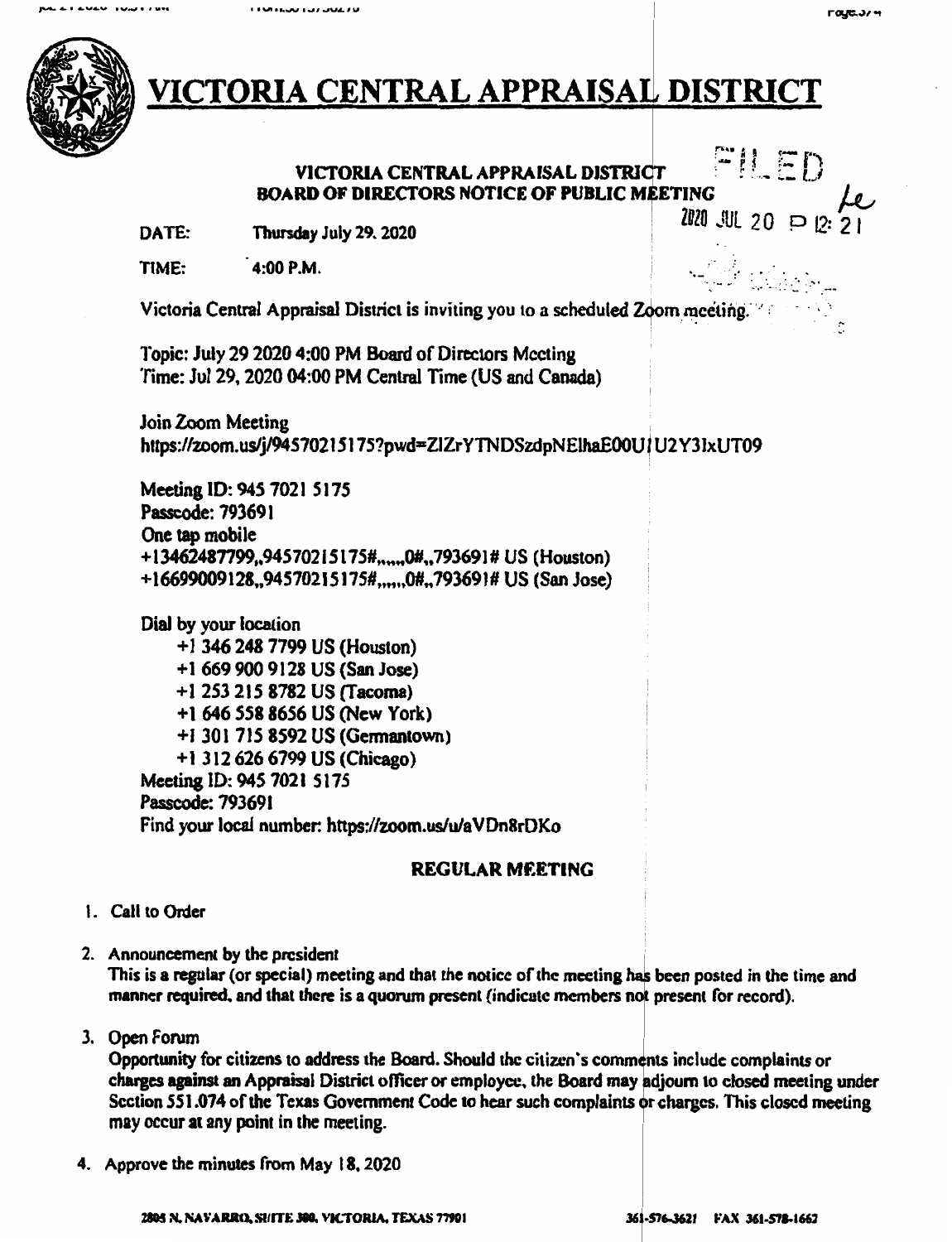

### <u>ICTORIA CENTRAL APPRAISAL DISTRICT</u>

- *5.* Request Permission to advertise for Medical Insurance bids
- 6. Consider Chief Appraiser Evaluation
- 7. Consider 2021 Budget
- 8. Chief Appraiser Report Financial **Operations**
- 9. The governmental body may go into closed meeting as authorized by V.T.C.A. Government Code, Chapter 551, sub-chapter D as provided in the notice of this meeting. The following items may be discussed in closed meeting:
	- (A.) Consider Litigation
	- (B.) Consultation with the district's legal counsel in matters protected by the Attorney/Client privilege.
	- (C.) Discussion regarding personnel matters
- 10. Pursuant to V.T.C.A. Government Code, Section 551.102, return to open meeting and take any action deemed necessary as a result of discussion in closed meeting.
- 11. Adjournment

Pursuant to Section 551.01 et seq. of the Government Code, notice is hereby given that the Board of POSTED: Victoria Central Appraisal District will be convened on July 29, 2020 at 4:00 P.M.<br>by teleconference for a Regular Meeting.<br>political Appraisal District will be convened on July 29, 2020 at 4:00 P.M.<br>POSTED: Victor by teleconference for a Regular Meeting.

John Haliburton, Chief Appraiser Victoria Central Appraisal District

i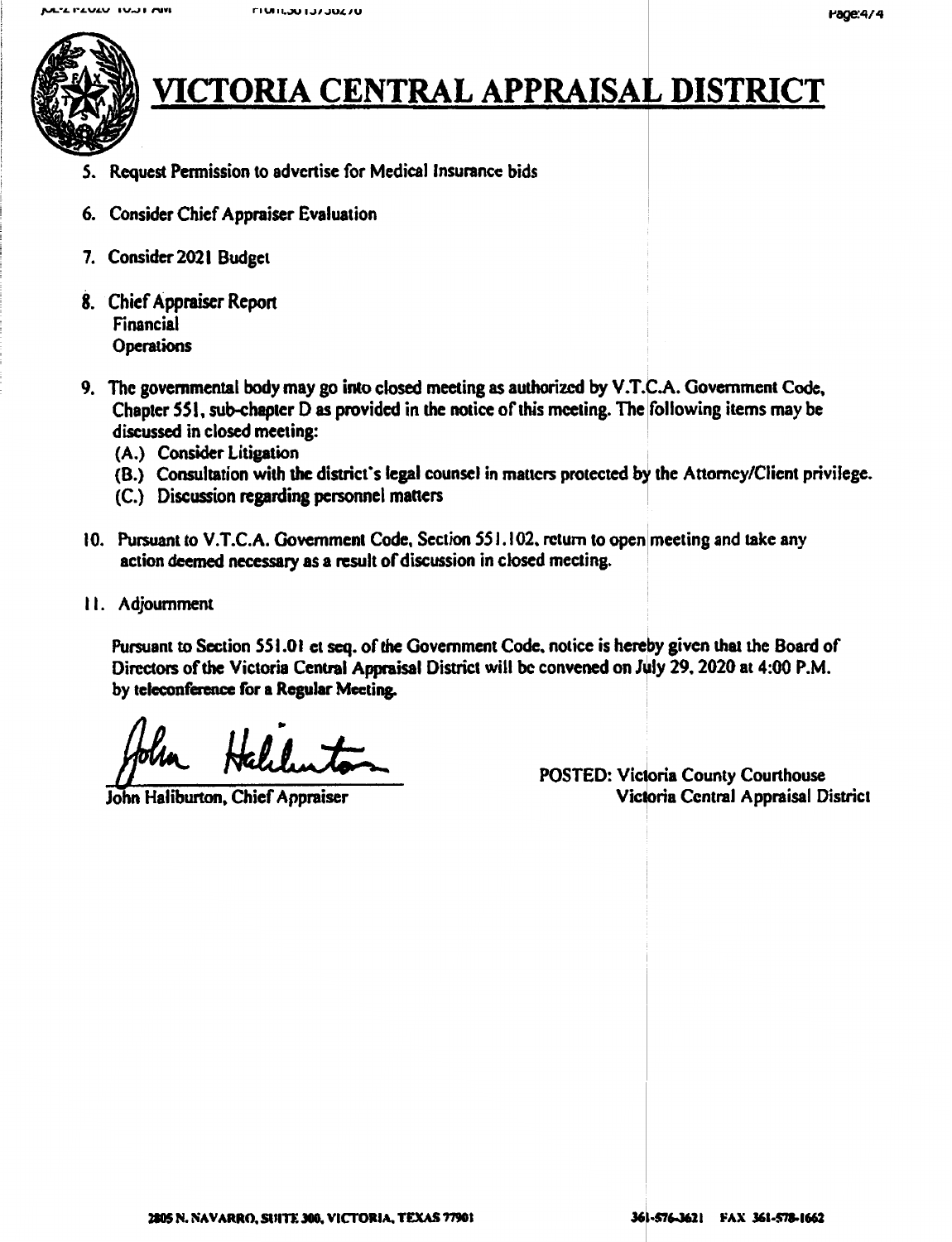

#### **VICTORIA CENTRAL APPRAISAL DISTRICT BOARD OF DIRECTORS NOTICE OF PUBLIC MEETING**

DATE: **Wednesday August** *5,* 2020

TIME: 4:00 **P.M.** 

Victoria Central Appraisal District is inviting you to a scheduled Zoom meeting.

Topic: August 5 2020 Board of Directors Meeting 4:00 Time: Aug 5, 2020 04:00 PM Central Time (US and Canada)

Join Zoom Meeting . https://zoom.us/j/98233646162?pwd=WXc2RVh0Y1J1S2x1THE0bWdSL2g2dz09

Meeting ID: 982 3364 6162 Passcode: 682933 One tap mobile + l 3462487799,,98233646162#,,,,,,0#,,682933# US (Houston) +12532158782,,98233646162#,,,,,,0#,,682933# US (Tacoma)

Dial by your location + 1 346 248 7799 US (Houston) + 1 253 215 8782 US (Tacoma) +l 669 900 9128 US (San Jose) +I 312 626 6799 US (Chicago) + 1 646 558 8656 US (New York) +1 301 715 8592 US (Germantown) Meeting ID: 982 3364 6162 Passcode: 682933 Find your local number: https://zoom.us/u/aceHKQQxbk

#### **REGULAR MEETING**

- 1. Call to Order
- 2. Announcement by the president

This is a regular (or special) meeting and that the notice of the meeting has'been posted in the time and manner required, and that there is a quorum present (indicate members not present for record).

3. Open Forum

Opportunity for citizens to address the Board. Should the citizen's comments include complaints or charges against an Appraisal District officer or employee, the Board may adjourn to closed meeting under Section 551.074 of the Texas Government Code to hear such complaints or charges. This closed meeting may occur at any point in the meeting.

### FILED

!

VICTORIA COUNT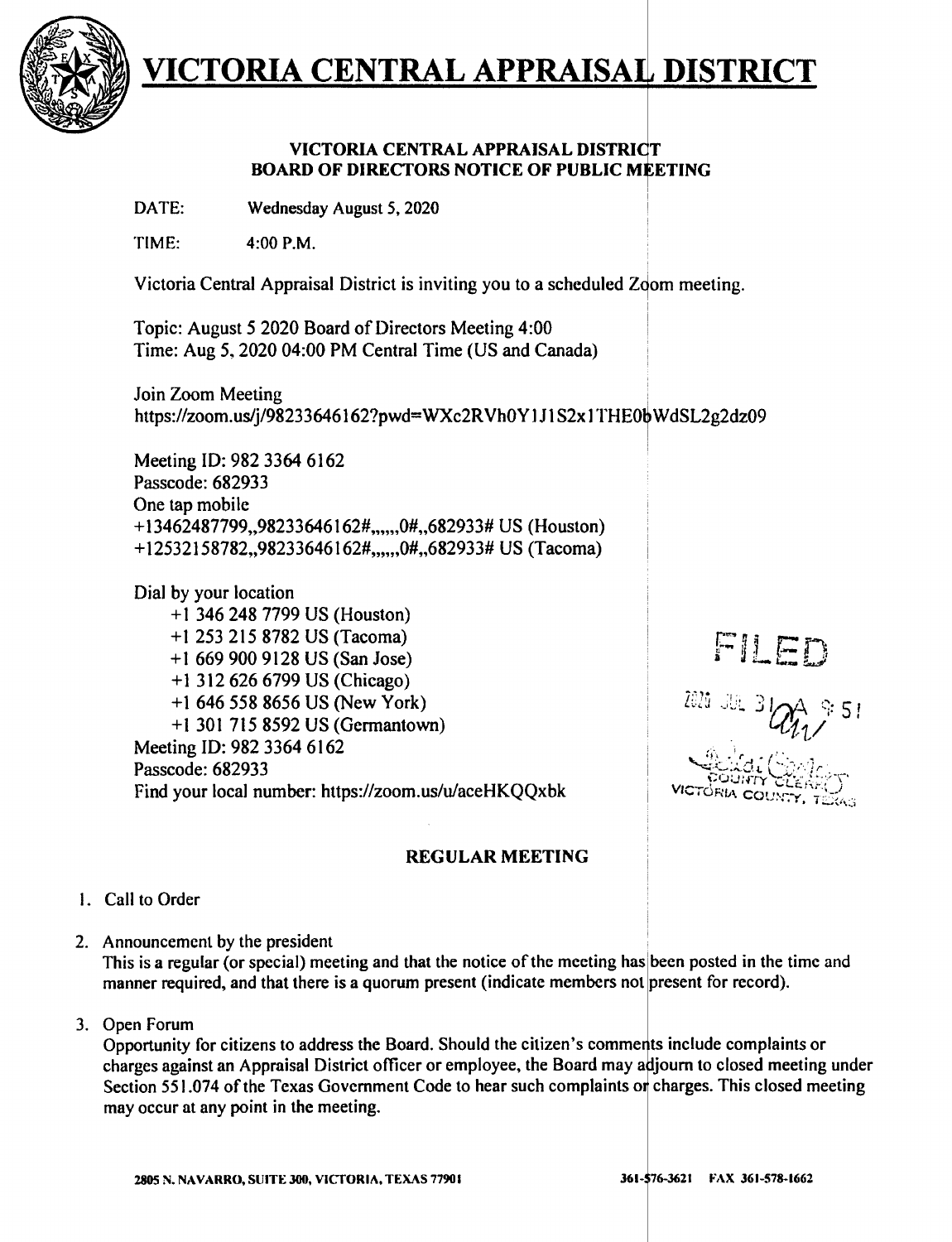

- 4. Approve the minutes from May 18. 2020
- *5.* Request Permission to advertise for Medical Insurance bids
- 6. Consider Chief Appraiser Evaluation
- 7. Consider 2021 Budget
- 8. Chief Appraiser Report Financial **Operations**
- 9. The governmental body may go into closed meeting as authorized by V.T.C.A. Government Code, Chapter 551, sub-chapter Das provided in the notice of this meeting. The fpllowing items may be discussed in closed meeting:
	- (A.) Consider Litigation
	- (8.) Consultation with the district's legal counsel in matters protected by the Attorney/Client privilege.
	- (C.) Discussion regarding personnel matters
- 10. Pursuant to V.T.C.A. Government Code, Section 551.102, return to open meeting and take any action deemed necessary as a result of discussion in closed meeting.
- 11. Adjournment

Pursuant to Section 551.01 et seq. of the Government Code, notice is hereby given that the Board of Directors of the Victoria Central Appraisal District will be convened on August 5, 2020 at 4:00 P.M. by teleconference for **a Regular** Meeting. :

Haliburton, Chief Appraiser

POSTED: Victoria County Courthouse Victoria Central Appraisal District

I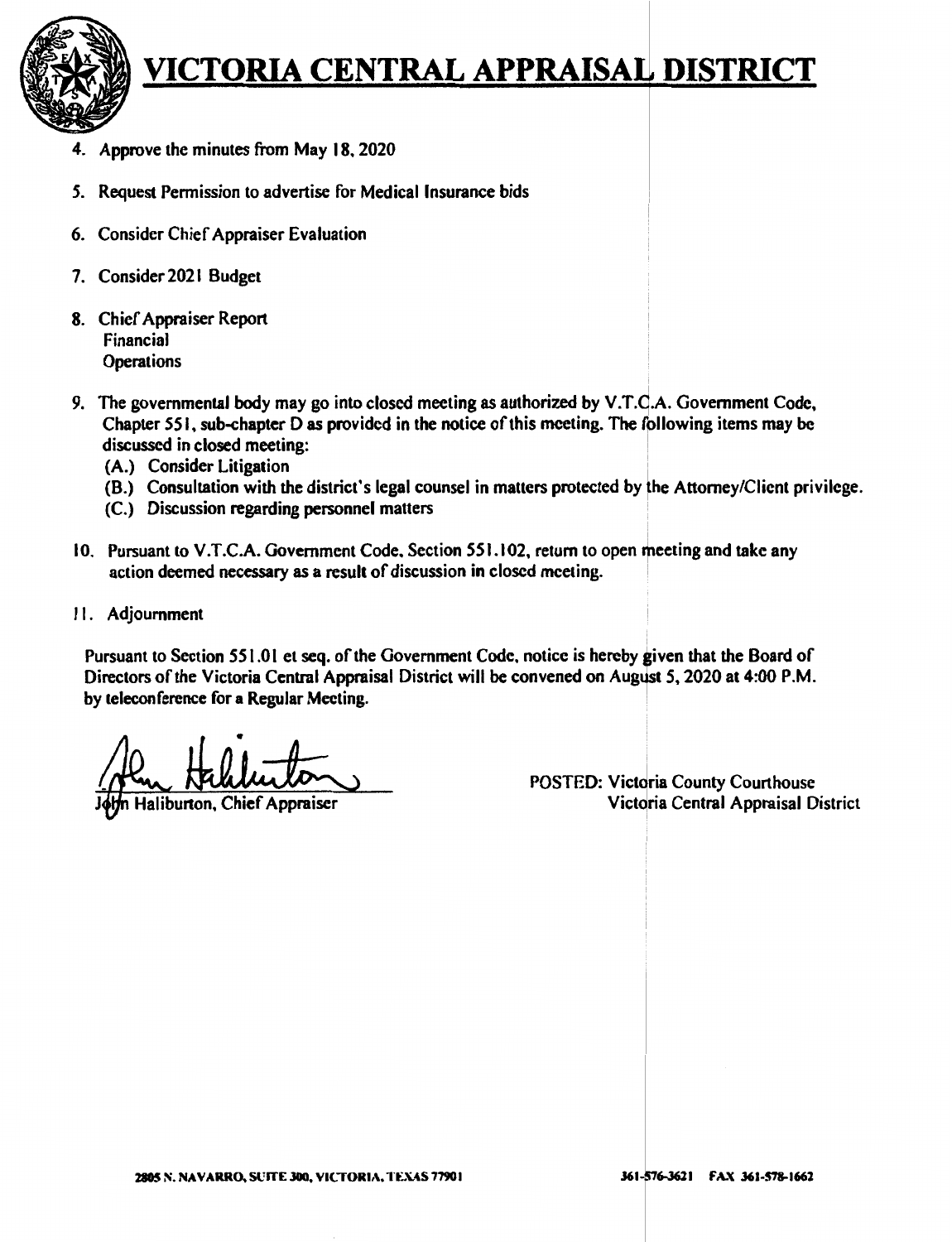

#### VICTORIA CENTRAL **APPRAISAL** DISTRI BOARD OF DIRECTORS NOTICE OF PUBLIC MEETING

DATE: Thursday, August 27, 2020

 $TIME:$   $5:30$  P.M.

Victoria Central Appraisal District is inviting you to a scheduled Zoom meeting.

Topic: August 27 2020 5:30 PM Board of Directors Meeting Time: Aug 27, 2020 05:30 PM Central Time (US and Canada)

Join Zoom Meeting ! https://zoom.us/j/98294740997?pwd=RIRVRituRFJQalRTL0pvY3lpSGUwZz09

Meeting ID: 982 9474 0997 Passcode:571513 One tap mobile +13462487799,,98294740997#,,,,,0#,,571513#US (Houston) +16699009128,,98294740997#,m,,0#,,571513# US (San Jose)

Dial by your location + 1 346 248 7799 US (Houston) + 1 669 900 9128 US (San Jose) +l 253 215 8782 US (Tacoma) +l 312 626 6799 US (Chicago) +l 646 558 8656 US (New York) +l 3017158592 US **(Gennantown)**  Meeting ID: 982 9474 0997 Passcode: 571513 Find your local number: https://zoom.us/u/aeEmot3HjT

### FILED

P920 AUG 21 A 8: 55

# **PUBLIC HEARING 2021-2022 REAPPRAISAL PLAN**<br>**PUBLIC HEARING 2021-2022 REAPPRAISAL PLAN**

- l. Call to Order
- 2. Announcement by the president

This is a regular (or special) meeting and that the notice of the meeting has been posted in the time and manner required, and that there is a quorum present (indicate members not present for record).

3. Open Forum

Opportunity for citizens to address the board. Should the citizen's comments include complaints or charges against an Appraisal District officer or employee, the board may adjourn to closed meeting under Section 551.074 of the Texas Government Code to hear such complaints or charges. This closed meeting may occur at any point in the meeting.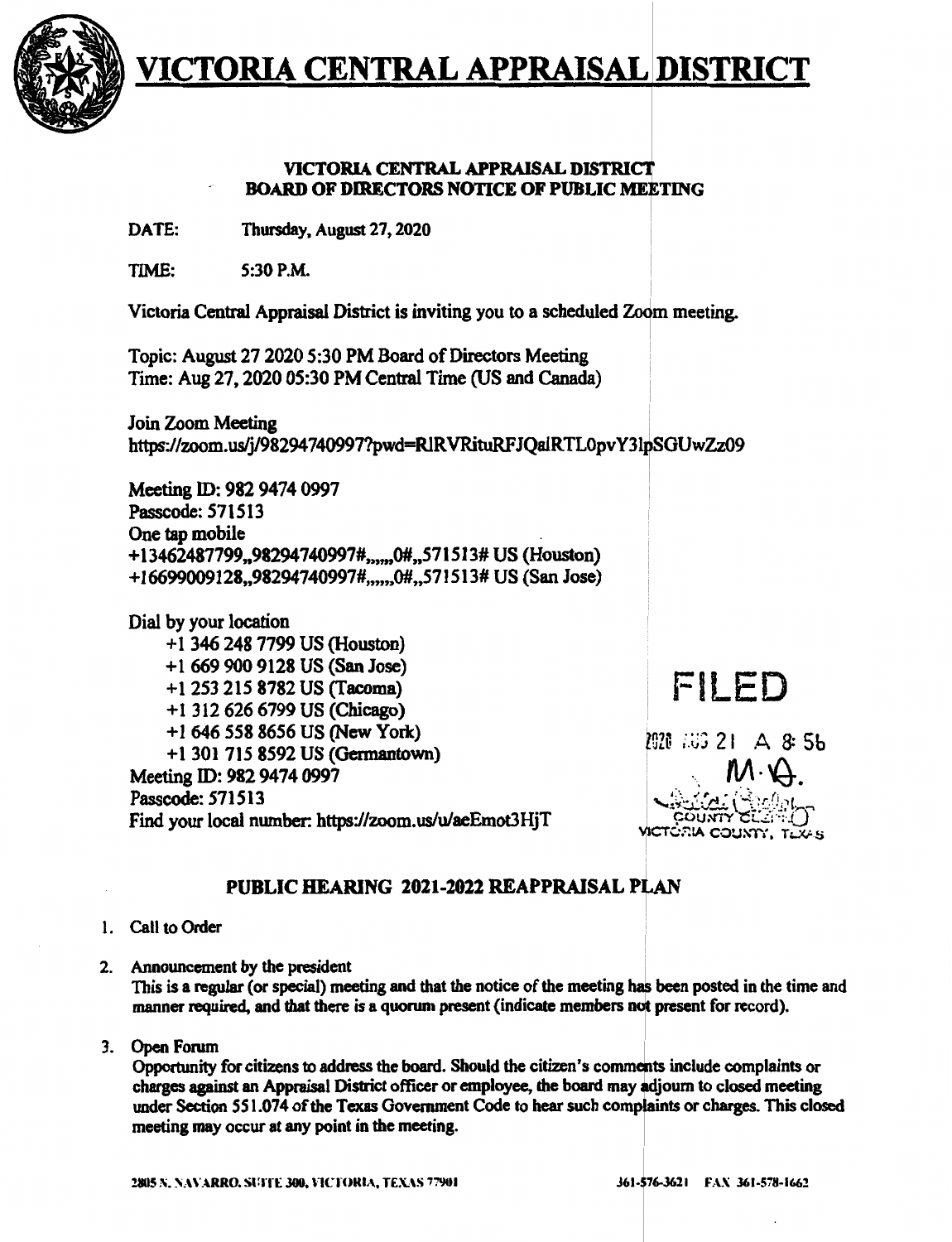

- 4. Consider 2021-2022 **Reappraisal** Plan
- *S.* Adjournment

#### **PUBLIC HEARING 2021 BUDGET**

- I. Call to Order
- 2. Announcement by the president

This is **a regular** ( or **special)** meeting and that the notice of **the meeting** ~ been posted in the time and manner required, and that there is a quorum present (indicate members not present for record).

3. Open Forum

Opportunity for citizens to address the board. Should the citizen's comments include complaints or charges **against an Appraisal** District officer or employee, **the board** may uoum to closed meeting under Section 551.074 of the Texas Government Code to hear such complaints or charges. This closed meeting may occur at any point in the meeting.

- 4. Consider the 2021 Budget
- *S.* Adjournment

#### **REGULAR MEETING**

- I. Call to Order
- 2. Announcement by the president This is a regular (or special) meeting and that the notice of the meeting has been posted in the time and manner required, and that there is a quorum present (indicate members not present for record).
- 3. Open Forum '

Opportunity for citizens to address the board. Should the citizen's comments include complaints or Charges Against an Appraisal District officer or employee, the board may adjourn to closed meeting under Section 551.074 of the Texas Government Code to hear such complaints or charges. This closed meeting may occur at any point in the meeting.

- 4. The governmental body may go into closed meeting as authorized by V.T.C.A. Government Code, Chapter 551, sub-chapter D as provided in the notice of this meeting. The following items may be discussed in closed meeting: (A.) Consider Litigation.
	- (B.) Discussion regarding personnel matters
	- (C.) Consultation with the district's legal counsel in matters protected by the Attorney/Client privilege.
- 5. Pursuant to V.T.C.A. Government Code, Section 551.102, return to open meeting and take any action deemed necessary as a result of discussion in closed meeting.
- 6. Approve the minutes from August 5, 2020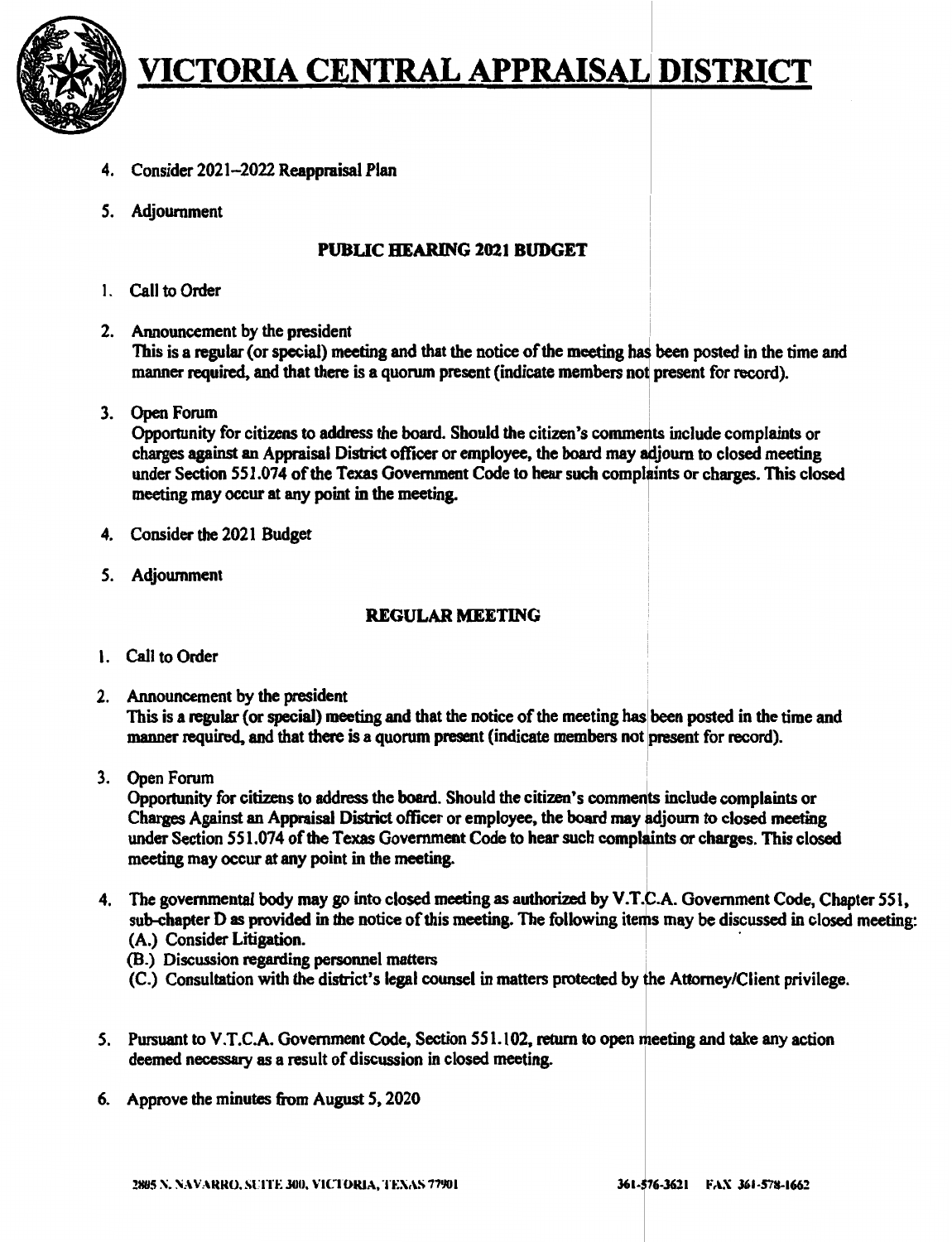

- 7. Consider Medical Insurance
- 8. Consider 2021 Budget
- 9. Adopt the 2021 Budget
- IO. Consider the 2021-2022 Reappraisal Plan
- 11. Adopt the 2021-2022 Reappraisal Plan
- 12. Consider authorizing the Chief Appraiser to act for the board Secretary concerning notification of the entities for matters concerning Preliminary, Adopted and Amended Budgets
- 13. Chief Appraiser's Report Financial & Operations
- 14. Adjournment

Pursuant to Section 551.01 et seq. of the Government Code, notice is hereby given that the Board of Directors of the Victoria Central Appraisal District will be convened on August 27, 2020 by teleconference at 5:30 P.M. for a Public Hearing and Regular Meeting.

in Haliburton, Chief Appraiser

POSTED: Victoria County Courthouse Victoria Central Appraisal District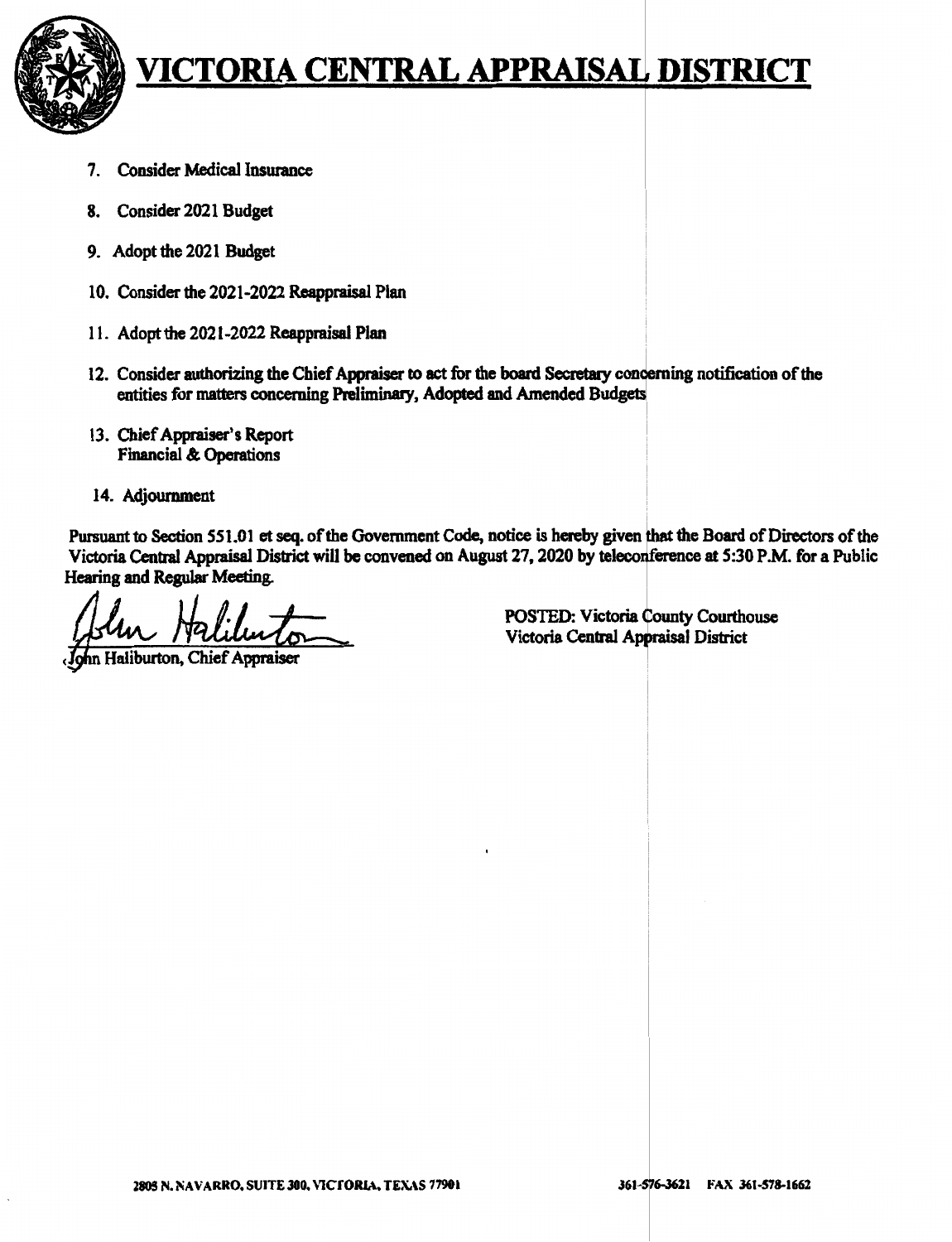

### FILED

### BOARD OF DIRECTORS NOTICE OF PUBLIC MEETING  $^{2020}$  SEP -q  $\rightarrow$  2: 08

**Wednesday September** 16, 2020 *:* \,.,, ,. • ~Lt". r- DATE:

 $TIME: 5:30 P.M.$   $VICTORA CCLNTY, TEX:3$ 

 $. \mathcal{M} \cdot \mathcal{Q}$ <sup>i</sup>"-d'--.:;...C!.i. . *,..'.:..;~*  POUNTY CLESTEL)

Victoria Central Appraisal District is inviting you to a scheduled Zoom meeting.

Topic: September 16 Board of Directors 5:30-7:00 Time: Sep 16, 2020 05:30 PM Central Time (US and Canada)

Join Zoom Meeting ! https://zoom.us/j/95080203774?pwd=VWJ0UnFRS I VBQVIrN3RRMWU3RlhmUT09

Meeting ID: 950 8020 3774 Passcode:357980 One tap mobile +13462487799,,95080203774#,,,,,,0#,,357980# US (Houston) +12532158782,,95080203774#,,,,,,0#,,357980# US (Tacoma)

Dial by your location + 1 346 248 7799 US (Houston) +1253 215 8782 US (facoma) +I 669 900 9128 US (San Jose) +1301 715 8592 US (Germantown) +1312 626 6799 US (Chicago) + 1 646 558 8656 US (New York) Meeting ID: *9SO* 8020 3774 Passcode: 357980 Find your local nwnber: https://zoom.us/u/abPAhtFnOX

#### **REGULAR MEETING**

- J. Call to Order
- 2. Announcement by the president

This is a regular (or special) meeting and that the notice of the meeting has been posted in the time and manner required, and that there is a quorum present (indicate members not present for record).

3. Open Forum

Opportunity for citizens to address the board. Should the citizen's comments include complaints or Charges Against an Appraisal District officer or employee, the board may adjourn to closed meeting under Section 551.074 of the Texas Government Code to hear such complaints or charges. This closed meeting may occur at any point in the meeting.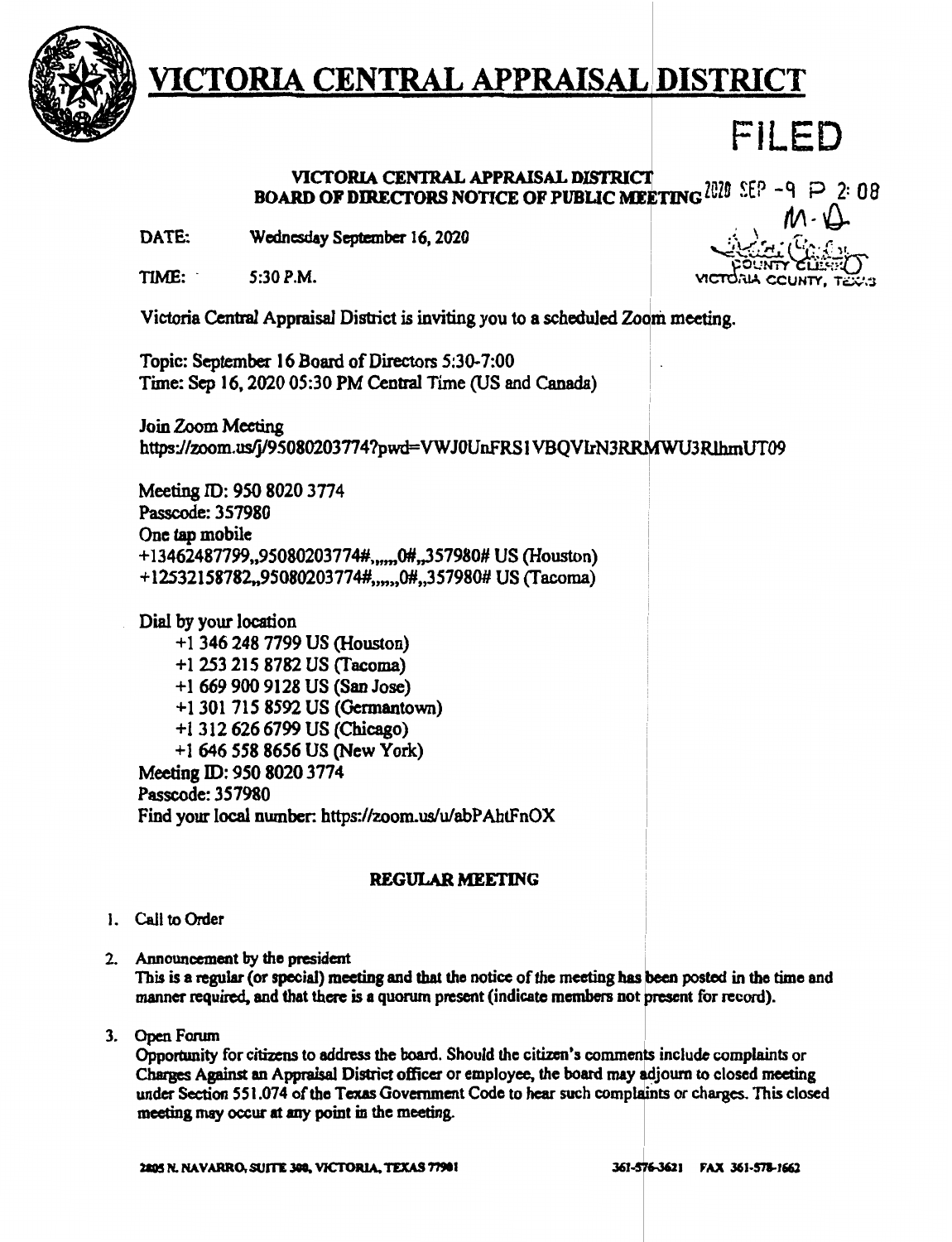

- 4. The governmental body may go into closed meeting as authorized by V.T.C.A. Government Code, Chapter 551, sub-chapter D as provided in the notice of this meeting. The following items may be discussed in closed meeting: (A.) Consider Litigation.
	- (B.) Discussion regarding personnel matters
	- (C.) Consultation with the district's legal counsel in matters protected by the Attorney/Client privilege.
- 5. Consider Medical Insurance
- 6. Adjournment

Pursuant to Section 551.01 et seq. of the Government Code, notice is hereby given that the Board of Directors of the Victoria Central Appraisal District will be convened on September 16, 2020 by teleconference at 5:30 P.M. for a Public Hearing and Regular Meeting.

John Haliburton, Chief Appraiser

**POSTED: Victoria County Courthouse** Victoria Central Appraisal District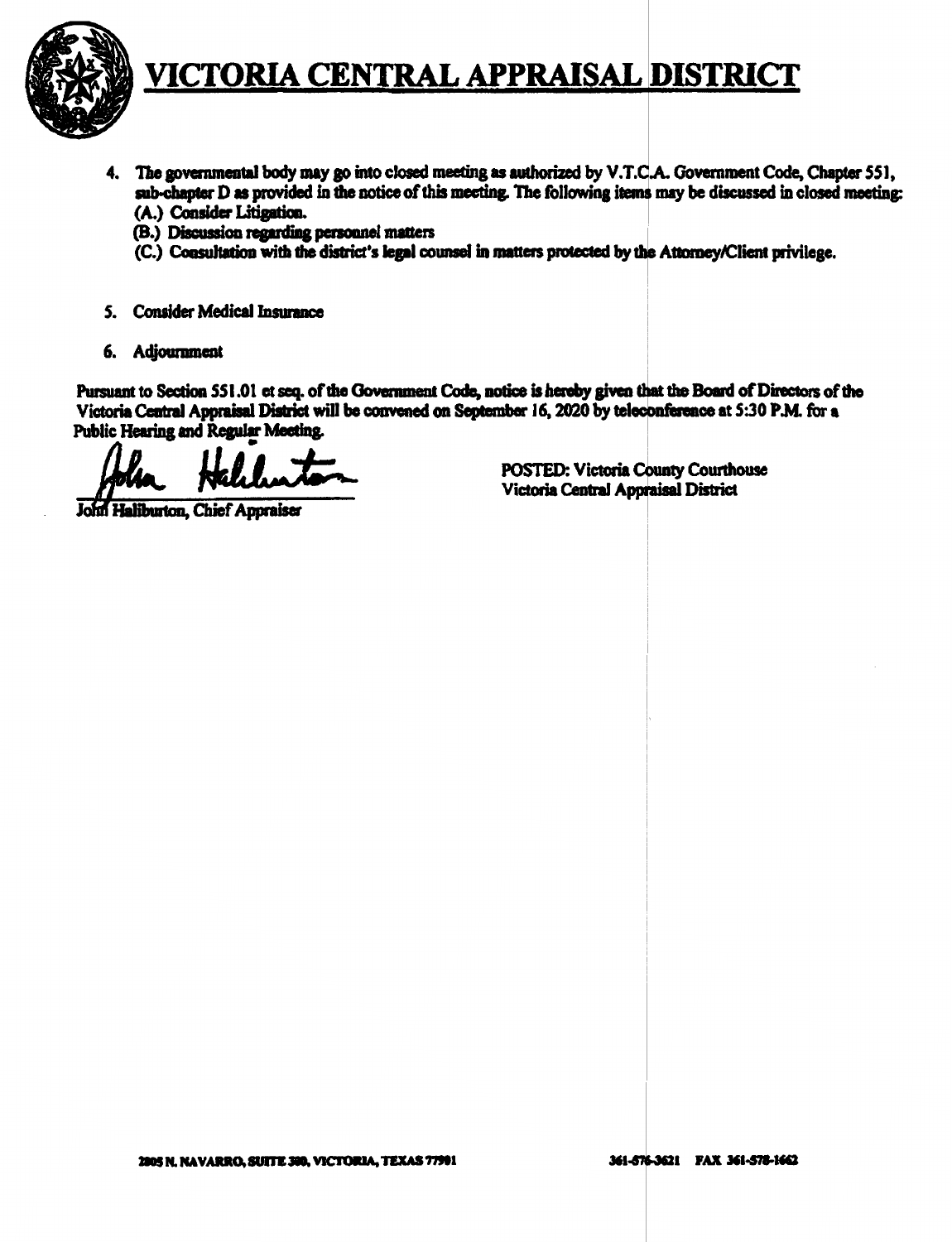

### FILED

### **VICTORIA CENTRAL APPRAISAL DISTRIC BOARD OF DIRECTORS NOTICE OF PUBLIC MEETING**[1] DEC 10 P 12: 25<br>DATE: Wednesday December 16, 2020

Wednesday December 16, 2020

TIME: 5:30 P.M.

1<u>dia: (S. 14.</u>  $\Gamma$  ( $\Gamma$  cullTr  $\Gamma$ ) 5IA COUNT

Victoria Central Appraisal District is inviting you to a scheduled zopm meeting.

Topic: Board of Directors Wednesday December 16 5:00-7:00 Time: Dec 16, 2020 05:00 PM Central Time (US and Canada)

Join Zoom Meeting https://zoom.us/j/983550656 l 4?pwd=M l hZWU5ROXRGVVp6QUI yZGdLZE9EUT09

Meeting ID: 983 5506 5614 Passcodc: 467555 One tap mobile + 13462487799,,983550656 l 4# .. .,,,0#,,467555# US (Houston) + 12532158782,,98355065614#,..,,,0#,,467555# US (Tacoma)

Dial by your location + l 346 248 7799 US (Houston) + I 253 215 8782 US (Tacoma) + I 669 900 9128 US (San Jose) +1 646 558 8656 US (New York) + 1 301 715 8592 US (Washington D.C) + l 312 626 6799 US (Chicago) Meeting ID: 983 5506 5614 Passcode: 467555 Find your local number: https://zoom.us/u/abA2VpmtE6

#### **REGULAR MEETING**

#### I. Call to Order

2. Announcement by the president

This is a regular (or special) meeting and that the notice of the meeting has been posted in the time and manner required, and that there is a quorum present (indicate members not present for record).

3. Open Forum

Opportunity for citizens to address the board. Should the citizen's comments include complaints or Charges Against an Appraisal District officer or employee, the board may adjourn to closed meeting under Section 551.074 of the Texas Government Code to hear such complaints or charges. This closed meeting may occur at any point in the meeting.